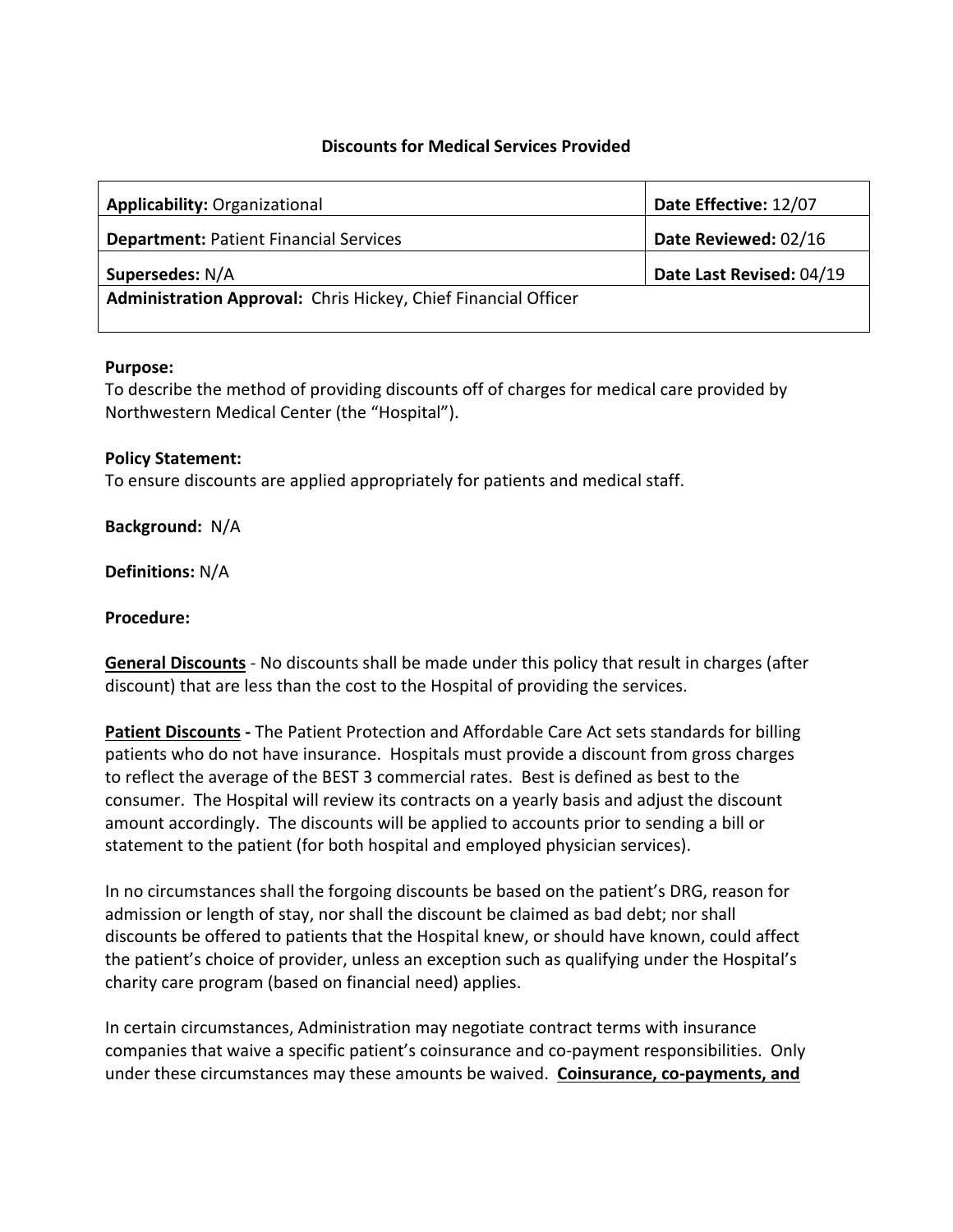# **share of cost amounts may not be waived or discounted for any governmental insurance, including Medicare, Medicare managed care, and Medicaid.**

Additional discounts may be available to uninsured patients based upon qualifying income and net asset levels. These discounts are routinely offered either prior to services being rendered during the pre-registration/financial counseling/financial clearance processes, or during the collection process after services have been rendered, as specified by this policy. Discounts for all other patients are not "standing" or "routine" discounts, and are to be offered on a case by case basis toward a patient's balance (after payment by any insurance), during the collection process after services have been rendered, depending on the facts and circumstances, and in the exercise of the Hospital's commercially reasonable business judgment. Any deviations from these guidelines must be approved by either the Chief Financial Officer or Chief Executive Officer.

# Pharmacy Purchases

As a convenience to our employees, physicians, and volunteers, the Hospital provides prescription and non-prescription drugs for these individual's own use, that are usually and customarily "in stock" in the Hospital pharmacy. The Hospital will dispense these drugs within the normal pharmacy standards and practices.

The Hospital will provide these drugs at the Hospital's cost plus the following markups:

| Cost              | Mark-up |     |
|-------------------|---------|-----|
| Up to \$10.00     |         | 25% |
| \$10.01-\$25.00   |         | 15% |
| \$25.01-\$70.00   |         | 10% |
| \$70.01-\$100.00  |         | 7%  |
| \$100.01 and over |         | 5%  |

Persons eligible under this program are as follows:

- All active Hospital and their IRS or Vermont Department of Taxes dependents
- All Hospital staff physicians and their IRS dependents
- All former Hospital and NOH employees with at least twenty (20) years of service and a good work record
- All disabled Hospital and NOH employees who are currently receiving benefits through our long-term disability plan, workers' compensation insurance, or those who left our employment as a result of a disability and are currently receiving Social Security disability benefits.
- All volunteers who contribute a minimum of seventy-five (75) hours per year.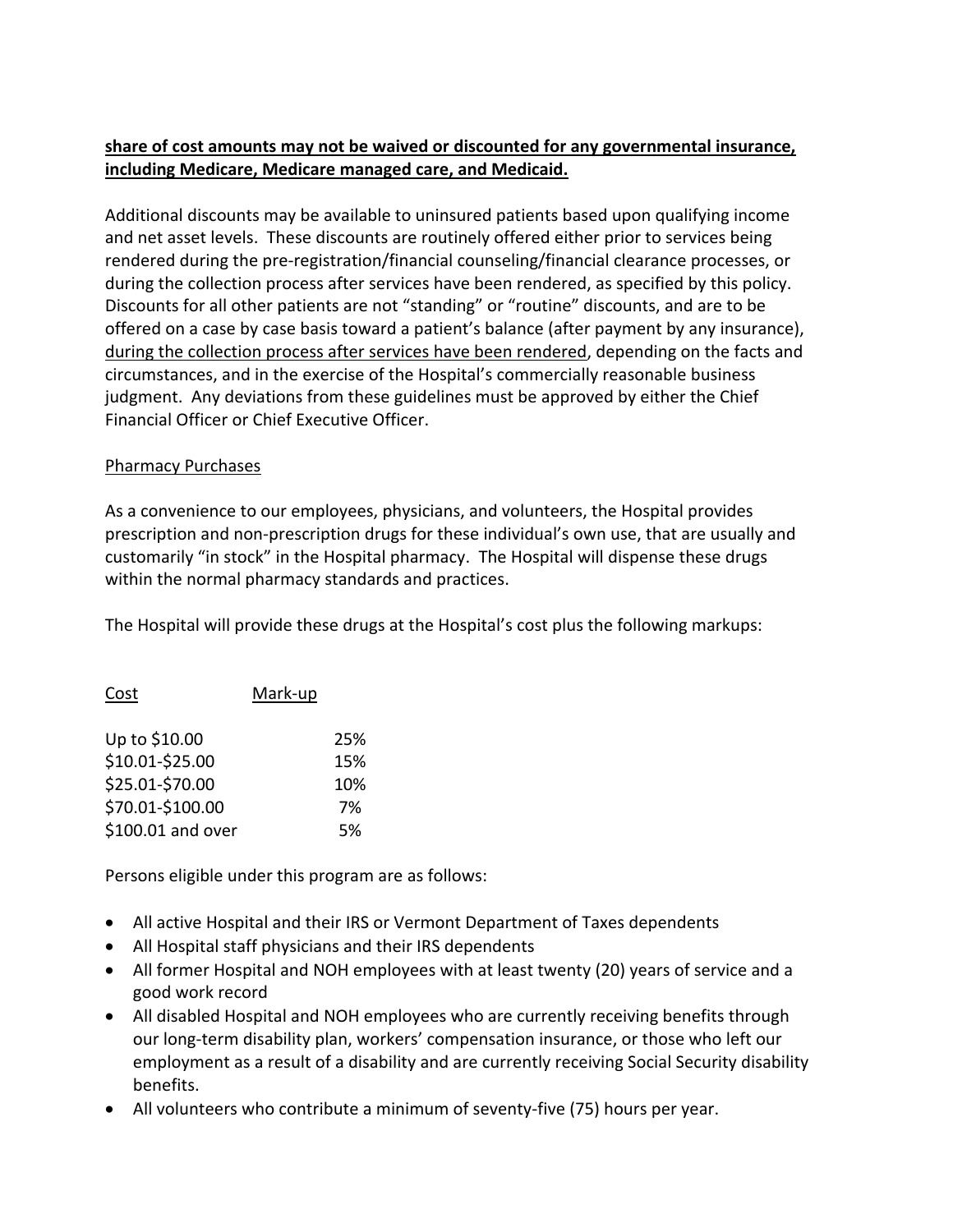There will be a minimum charge of \$1 per line item.

# **Physician Professional Courtesy Discounts**

Professional courtesy discounts to retired, and active medical staff members in good standing and their IRS or Vermont Department of Taxes dependents may be provided within the guidelines specified in the Code of Conduct policy. The professional courtesy discount is 10% off of the Hospital's standard charges for any inpatient and outpatient services provided at the Hospital, including any of the locations and physician practices owned and operated by the Hospital or a wholly owned subsidiary of the Hospital. Eligible physicians and their family members who are eligible for a federal health program (e.g., Medicare) will not receive this discount.

The professional discounts described above apply to the patient's financial responsibility for the bill, after insurance coverage. By way of example, if the bill is for \$1,500 and the insurance pays for \$850, the remaining balance, after the contractual write-off is made related to the amount the insurance company paid, is \$200. The amount of the discount would be 10% of the \$200, or \$20.

# Annual Flu Shots

An annual flu shot is provided free of charge to all Hospital employees, physicians on the medical staff, and Hospital Board members.

# Smoking Cessation Assistance

NMC provides a smoking cessation program free of charge to NMC employees. Details of the program can be obtained from the Chronic Disease Department.

**Note Well:** N/A

**Monitoring Plan:** N/A

**Related Policies:** [Patient Financial Assistance](https://nmcvt.sharepoint.com/:b:/r/sites/PoliciesandProcedures/Shared%20Documents/Patient%20Financial%20Assistance.pdf?csf=1&e=V4ET9U)

**References:** H.R 3590 Patient Protection and Affordable Care Act code sec 501 r 5

# **Reviewers:**

**A. Key Stakeholders:** Stephanie Breault, Director, Finance/Controller; Jessica Nadeau, Manager, Pharmacy; Amy Putnam, Vice President, Physician Services